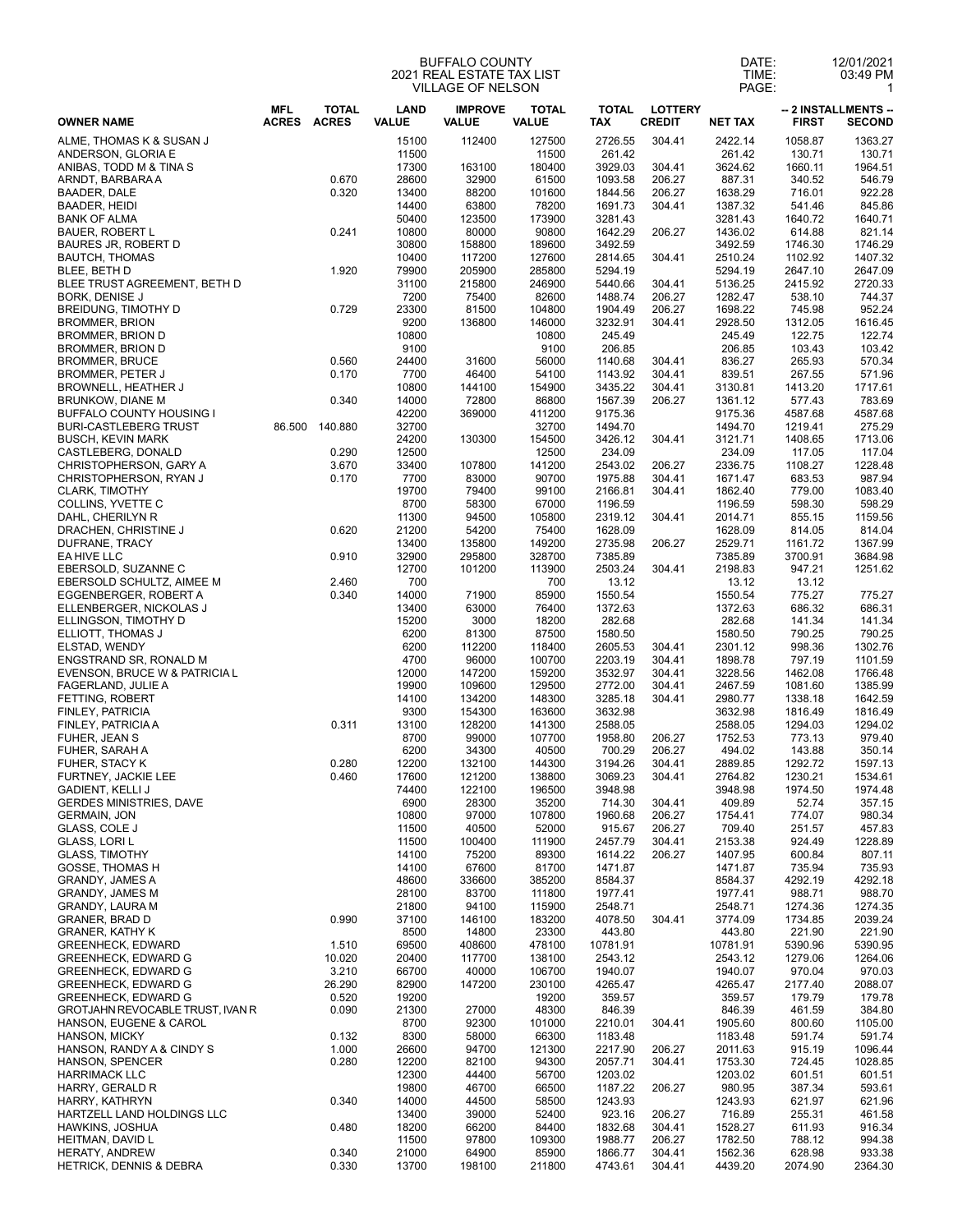## BUFFALO COUNTY 2021 REAL ESTATE TAX LIST VILLAGE OF NELSON

| DATE: | 2/01/2021 |  |
|-------|-----------|--|
| TIME: | 03:49 PM  |  |
| PAGE: |           |  |

| <b>TOTAL</b><br><b>IMPROVE</b><br><b>TOTAL</b><br><b>LOTTERY</b><br>MFL<br><b>LAND</b><br>TOTAL<br>-- 2 INSTALLMENTS --<br><b>ACRES</b><br><b>ACRES</b><br><b>CREDIT</b><br><b>OWNER NAME</b><br><b>VALUE</b><br><b>VALUE</b><br><b>VALUE</b><br><b>TAX</b><br><b>NET TAX</b><br><b>FIRST</b><br>10529.59<br>304.41<br><b>HETRICK, EARL C</b><br>244.415<br>79800<br>389100<br>468900<br>10225.18<br>5065.82<br><b>HETRICK, EARL C &amp; RITA</b><br>3.490<br>500<br>500<br>11.37<br>11.37<br>11.37<br>2.000<br>2700<br>1600<br>4300<br>46.25<br>46.25<br>46.25<br><b>HETRICK, ZACH M</b><br>4252.93<br><b>HOEKSTRA, ARTHUR L</b><br>0.260<br>11600<br>218600<br>230200<br>206.27<br>4046.66<br>1920.20<br>206.27<br>HOFSCHULTE, LOGAN<br>17200<br>121700<br>138900<br>2543.10<br>2336.83<br>1065.28<br>6300<br>62200<br>1471.25<br>JASZEWSKI, JOSEPHINE M<br>0.140<br>68500<br>304.41<br>1166.84<br>431.22<br>21100<br>131800<br>152900<br>3303.92<br>304.41<br>2999.51<br>1347.55<br>JOHNSON, RANDY & TERRI<br>12.300<br>81600<br>KIBBONS, KIMBERLY C<br>81600<br>2704.88<br>2704.88<br>1777.45<br>KITZMANN, JEFFERY M<br>0.365<br>15000<br>71400<br>86400<br>1875.35<br>304.41<br>1570.94<br>639.83<br>7400<br>75000<br>1787.22<br>KLEIN, ANTHONY M<br>0.164<br>82400<br>1787.22<br>893.61<br>0.140<br>6300<br>98600<br>104900<br>2298.67<br>304.41<br>1994.26<br>844.93<br>KOHLER, BRADLEY & CHRISTINE<br>0.220<br>9900<br>64300<br>74200<br>1331.43<br>206.27<br>KOSOK, CYNTHIA A<br>1125.16<br>459.45<br>0.182<br>75200<br><b>KREYE, JAMES</b><br>14100<br>61100<br>1350.16<br>1350.16<br>675.08<br>KUNKEL PROPERTIES LLC<br>0.485<br>43100<br>136100<br>179200<br>3297.83<br>3297.83<br>1648.92<br>71700<br>206.27<br>0.340<br>14000<br>85700<br>1546.80<br>567.13<br>LARSON, LUCAS CURTIS<br>1340.53<br>0.140<br>6300<br>81000<br>87300<br>1898.60<br>304.41<br>1594.19<br>LARSON, MATTHEW J<br>644.89<br>92300<br>2257.74<br>LISOWSKI, ANITA M<br>10800<br>103100<br>304.41<br>1953.33<br>824.46<br>LITCHFIELD, KIMBERLY K<br>13400<br>99300<br>112700<br>2475.97<br>2475.97<br>1237.99<br>16700<br>3970.15<br>206.27<br>1778.81<br>LUFF, QUENTIN<br>198400<br>215100<br>3763.88<br>LYNGDAL. KAREN GERANE<br>14700<br>69000<br>83700<br>1530.16<br>206.27<br>1323.89<br>558.81<br>MAKES COLD WEATHER, LUCAS N<br>0.170<br>14500<br>35400<br>49900<br>1048.45<br>304.41<br>744.04<br>219.82<br>MARTIN, JOHN L<br>14500<br>79800<br>94300<br>2057.71<br>304.41<br>1753.30<br>724.45<br>MCCLUSKEY, KELSEY<br>13400<br>13400<br>304.60<br>304.60<br>152.30<br>MCCUMBER, ERIC<br>9200<br>73100<br>1575.82<br>304.41<br>483.50<br>63900<br>1271.41<br>25900<br>139500<br>165400<br>3540.86<br>3540.86<br>1770.44<br>12400<br>110300<br>122700<br>2703.28<br>2398.87<br>1047.23<br>MCGRANE, DANIEL JOSEPH<br>304.41<br>10700<br>243.21<br>10700<br>243.21<br>121.61<br><b>MCGRATH, PATRICK J</b><br>12000<br>129100<br>3121.53<br>304.41<br>2817.12<br>141100<br>1256.36<br>18200<br>112400<br>2387.67<br>206.27<br>MCNALLAN, MICHAEL P<br>130600<br>2181.40<br>987.57<br>10800<br>1532.63<br>60400<br>71200<br>304.41<br>1228.22<br>461.91<br>0.120<br>39500<br>128600<br>168100<br>3649.43<br>304.41<br>3345.02<br>1520.31<br>863.23<br>0.235<br>10600<br>38600<br>49200<br>863.23<br>431.62<br>0.237<br>2430.50<br>MROZLA, PHILIP L<br>10700<br>100000<br>110700<br>2430.50<br>1215.25<br>0.280<br>12200<br>83800<br>96000<br>1739.70<br>206.27<br>1533.43<br>663.58<br>27000<br>1757.66<br>304.41<br>1.500<br>54100<br>81100<br>1453.25<br>574.42<br>5700<br>106.75<br>17.520<br>5700<br>106.75<br>53.38<br><b>OLSON, TRENTON</b><br>1.120<br>10500<br>27700<br>38200<br>782.49<br>304.41<br>478.08<br>100.48<br>OSHEIM, PAULINE<br>329.60<br>14500<br>14500<br>329.60<br>164.80<br>PASKIEWICZ, ANDREW<br>6200<br>8500<br>14700<br>248.31<br>248.31<br>124.16<br>PATNEAUDE, PAUL M<br>0.214<br>9600<br>59000<br>68600<br>1226.55<br>206.27<br>1020.28<br>407.01<br>PIKE, JOHN R<br>0.600<br>20800<br>86100<br>106900<br>2344.13<br>304.41<br>2039.72<br>867.66<br>PUSKAR, JOHN M<br>6200<br>82900<br>1939.51<br>89100<br>1939.51<br>969.76<br>12500<br><b>QUARBERG, ANTHONY M</b><br>84100<br>96600<br>1750.93<br>1750.93<br>875.47<br>9300<br>50800<br>QUARBERG, JERALD<br>41500<br>1068.91<br>1068.91<br>534.46<br>QUARBERG, JERALD M<br>6500<br>1500<br>8000<br>91.67<br>91.67<br>91.67<br>12000<br>QUIST, GEORGE A<br>52300<br>64300<br>206.27<br>1146.03<br>939.76<br>366.75<br>RADATZ, KELBY<br>0.235<br>10600<br>40800<br>904.43<br>206.27<br>698.16<br>51400<br>245.95<br>RADATZ, PAUL R<br>304.41<br>15300<br>84900<br>100200<br>2191.82<br>1887.41<br>791.50<br>RADATZ, RICK L<br>0.210<br>28500<br>149600<br>3277.23<br>206.27<br>1432.35<br>178100<br>3070.96<br>RAMEY, THOMAS E<br>23800<br>108500<br>132300<br>2921.49<br>304.41<br>2617.08<br>1156.34<br>7500<br>170.49<br><b>REINHARDT, ASHLEY</b><br>7500<br>170.49<br>85.25<br>6200<br>35400<br>REINHARDT, LYNN M<br>29200<br>718.87<br>718.87<br>359.44<br>6200<br>68600<br>1226.55<br>206.27<br>62400<br>1020.28<br>407.01<br>11200<br>254.58<br>11200<br>254.58<br>127.29<br>RIECK, TYLER<br>0.260<br>11600<br>88900<br>100500<br>2198.65<br>304.41<br>1894.24<br>794.92<br>1.790<br>46500<br>4095.37<br>304.41<br>RITSCHER, KEVIN & MARIE<br>141000<br>187500<br>3790.96<br>1743.28<br>206.27<br>RODRIQUEZ, KRISTINE L<br>10000<br>30000<br>40000<br>690.94<br>484.67<br>139.20<br>1.030<br>25800<br>99500<br>2762.38<br>304.41<br>ROUNDY, CAROLINE W<br>125300<br>2457.97<br>1076.78<br>8700<br>67200<br>1441.71<br>SCHAEFER TRUST, PATRICIA A<br>58500<br>1441.71<br>720.86<br>18200<br>2350.21<br>0.480<br>128600<br>206.27<br>2143.94<br>968.84<br>110400<br>15200<br>206.27<br><b>SCHMIDT, JULIE</b><br>104000<br>119200<br>2174.16<br>1967.89<br>880.81<br>72600<br>7508.63<br>0.495<br>261500<br>334100<br>7508.63<br>3754.32<br>0.170<br>7700<br>56200<br>63900<br>1138.53<br>569.27<br>1138.53<br><b>SCHULTZ, MATTHEW R</b><br>1.260<br>26400<br>25900<br>52300<br>921.30<br>921.30<br>460.65<br>7200<br>72100<br>79300<br>1426.94<br>206.27<br>1220.67<br>507.20<br>22200<br>3719.90<br>304.41<br>149000<br>171200<br>3415.49<br>1555.55<br>21600<br>189600<br>211200<br>4629.14<br>304.41<br>4324.73<br>2010.16<br>10800<br>304.41<br>107100<br>117900<br>2594.16<br>2289.75<br>992.67<br>23100<br>117400<br>140500<br>3107.87<br>304.41<br>2803.46<br>1249.53<br>13400<br>79500<br>92900<br>1681.64<br>1681.64<br>840.82<br>0.470<br>17900<br>99800<br>117700<br>2146.08<br>206.27<br>1939.81<br>866.77<br>0.140<br>6300<br>52700<br>59000<br>1046.76<br>206.27<br>840.49<br>317.11<br>2907.86<br>SNOPEK REVOCABLE TRUST, JAY J & LYN<br>0.170<br>7700<br>124000<br>131700<br>304.41<br>2603.45<br>1149.52<br>0.030<br>31100<br>75900<br>107000<br>2346.40<br>2346.40<br>1207.30<br>17700<br>105800<br>123500<br>2437.92<br>2437.92<br>1218.97<br>0.590<br>20600<br>122100<br>142700<br>2408.00<br>2614.27<br>206.27<br>1100.87<br>16800<br>168200<br>4119.42<br>304.41<br>3815.01<br>1755.30<br>185000 |                    |  |       | <b>BUFFALO COUNTY</b><br>2021 REAL ESTATE TAX LIST<br>VILLAGE OF NELSON |        |         |        | DATE:<br>TIME:<br>PAGE: |         | 12/01/2021<br>03:49 PM<br>$\overline{2}$ |
|-------------------------------------------------------------------------------------------------------------------------------------------------------------------------------------------------------------------------------------------------------------------------------------------------------------------------------------------------------------------------------------------------------------------------------------------------------------------------------------------------------------------------------------------------------------------------------------------------------------------------------------------------------------------------------------------------------------------------------------------------------------------------------------------------------------------------------------------------------------------------------------------------------------------------------------------------------------------------------------------------------------------------------------------------------------------------------------------------------------------------------------------------------------------------------------------------------------------------------------------------------------------------------------------------------------------------------------------------------------------------------------------------------------------------------------------------------------------------------------------------------------------------------------------------------------------------------------------------------------------------------------------------------------------------------------------------------------------------------------------------------------------------------------------------------------------------------------------------------------------------------------------------------------------------------------------------------------------------------------------------------------------------------------------------------------------------------------------------------------------------------------------------------------------------------------------------------------------------------------------------------------------------------------------------------------------------------------------------------------------------------------------------------------------------------------------------------------------------------------------------------------------------------------------------------------------------------------------------------------------------------------------------------------------------------------------------------------------------------------------------------------------------------------------------------------------------------------------------------------------------------------------------------------------------------------------------------------------------------------------------------------------------------------------------------------------------------------------------------------------------------------------------------------------------------------------------------------------------------------------------------------------------------------------------------------------------------------------------------------------------------------------------------------------------------------------------------------------------------------------------------------------------------------------------------------------------------------------------------------------------------------------------------------------------------------------------------------------------------------------------------------------------------------------------------------------------------------------------------------------------------------------------------------------------------------------------------------------------------------------------------------------------------------------------------------------------------------------------------------------------------------------------------------------------------------------------------------------------------------------------------------------------------------------------------------------------------------------------------------------------------------------------------------------------------------------------------------------------------------------------------------------------------------------------------------------------------------------------------------------------------------------------------------------------------------------------------------------------------------------------------------------------------------------------------------------------------------------------------------------------------------------------------------------------------------------------------------------------------------------------------------------------------------------------------------------------------------------------------------------------------------------------------------------------------------------------------------------------------------------------------------------------------------------------------------------------------------------------------------------------------------------------------------------------------------------------------------------------------------------------------------------------------------------------------------------------------------------------------------------------------------------------------------------------------------------------------------------------------------------------------------------------------------------------------------------------------------------------------------------------------------------------------------------------------------------------------------------------------------------------------------------------------------------------------------------------------------------------------------------------------------------------------------------------------------------------------------------------------------------------------------------------------------------------------------------------------------------------------------------------------------------------------------------------------------------------------------------------------------------------------------------------------------------------------------------------------------------------------------------------------------------------------------------------------------------------------------------------------------------------------------------------------------------------------------------------------------------------------------------------------------------------------------------------------------------------------------------------------------------------------------------------------------------------------------------------------------------------|--------------------|--|-------|-------------------------------------------------------------------------|--------|---------|--------|-------------------------|---------|------------------------------------------|
| 5159.36<br>893.61<br>MCDONOUGH ELSENPETER, SARA<br>MCGRATH, DILLON<br>MCQUISTON, JACKIE B<br>766.31<br>MEIXNER, RICHARD<br>MROZLA, MICHAEL B<br>MUELLER, JEFFREY & WENDY<br>MUELLER, JEFFREY D<br>NORTHERN STATES POWER COMPANY<br>452.21<br>1095.91<br>1638.61<br>RIDGEWAY BAADER, ADAM<br><b>RIECK, KAREN M</b><br><b>SCHAUB, BRETT W</b><br>SCHMITT, RONALD D<br>3754.31<br><b>SCHOMMER, LEROY A</b><br><b>SCHWEN, SAMUEL</b><br>SEDLMAYR, JEFFREY S<br><b>SEDLMAYR, STEVEN &amp; BOBBI</b><br>SEVERSON, LEE<br>SHEELEY, MICHAEL W<br>SMIT FAMILY PROPERTIES LLC<br>SMITH, NICOLE<br>SMOLEK, BRIAN L<br><b>STAERK, RICHARD</b><br>STOREK, WENCIL<br>STREVELER, MICHAEL A<br>SUHRE, BARBARA D                                                                                                                                                                                                                                                                                                                                                                                                                                                                                                                                                                                                                                                                                                                                                                                                                                                                                                                                                                                                                                                                                                                                                                                                                                                                                                                                                                                                                                                                                                                                                                                                                                                                                                                                                                                                                                                                                                                                                                                                                                                                                                                                                                                                                                                                                                                                                                                                                                                                                                                                                                                                                                                                                                                                                                                                                                                                                                                                                                                                                                                                                                                                                                                                                                                                                                                                                                                                                                                                                                                                                                                                                                                                                                                                                                                                                                                                                                                                                                                                                                                                                                                                                                                                                                                                                                                                                                                                                                                                                                                                                                                                                                                                                                                                                                                                                                                                                                                                                                                                                                                                                                                                                                                                                                                                                                                                                                                                                                                                                                                                                                                                                                                                                                                                                                                                                                                                                                                                                                                                                                                                                                                                                                                                                                                                                                                                                                                                 |                    |  |       |                                                                         |        |         |        |                         |         | <b>SECOND</b>                            |
| 2126.46<br>1651.96<br>927.43<br>931.11<br>1149.33<br>665.71<br>675.08<br>1648.91<br>773.40<br>949.30<br>1128.87<br>1237.98<br>1985.07<br>765.08<br>524.22<br>1028.85<br>152.30<br>787.91<br>1351.64<br>1193.83<br>1824.71<br>431.61<br>1215.25<br>878.83<br>53.37<br>377.60<br>164.80<br>613.27<br>1172.06<br>875.46<br>573.01<br>1460.74<br>85.24<br>359.43<br>613.27<br>127.29<br>2047.68<br>345.47<br>720.85<br>1175.10<br>1087.08<br>713.47<br>1859.94<br>2314.57<br>1297.08<br>1553.93<br>840.82<br>1073.04<br>523.38<br>1453.93<br>1139.10<br>1218.95<br>2059.71                                                                                                                                                                                                                                                                                                                                                                                                                                                                                                                                                                                                                                                                                                                                                                                                                                                                                                                                                                                                                                                                                                                                                                                                                                                                                                                                                                                                                                                                                                                                                                                                                                                                                                                                                                                                                                                                                                                                                                                                                                                                                                                                                                                                                                                                                                                                                                                                                                                                                                                                                                                                                                                                                                                                                                                                                                                                                                                                                                                                                                                                                                                                                                                                                                                                                                                                                                                                                                                                                                                                                                                                                                                                                                                                                                                                                                                                                                                                                                                                                                                                                                                                                                                                                                                                                                                                                                                                                                                                                                                                                                                                                                                                                                                                                                                                                                                                                                                                                                                                                                                                                                                                                                                                                                                                                                                                                                                                                                                                                                                                                                                                                                                                                                                                                                                                                                                                                                                                                                                                                                                                                                                                                                                                                                                                                                                                                                                                                                                                                                                          |                    |  |       |                                                                         |        |         |        |                         |         |                                          |
| 1271.55<br>735.62                                                                                                                                                                                                                                                                                                                                                                                                                                                                                                                                                                                                                                                                                                                                                                                                                                                                                                                                                                                                                                                                                                                                                                                                                                                                                                                                                                                                                                                                                                                                                                                                                                                                                                                                                                                                                                                                                                                                                                                                                                                                                                                                                                                                                                                                                                                                                                                                                                                                                                                                                                                                                                                                                                                                                                                                                                                                                                                                                                                                                                                                                                                                                                                                                                                                                                                                                                                                                                                                                                                                                                                                                                                                                                                                                                                                                                                                                                                                                                                                                                                                                                                                                                                                                                                                                                                                                                                                                                                                                                                                                                                                                                                                                                                                                                                                                                                                                                                                                                                                                                                                                                                                                                                                                                                                                                                                                                                                                                                                                                                                                                                                                                                                                                                                                                                                                                                                                                                                                                                                                                                                                                                                                                                                                                                                                                                                                                                                                                                                                                                                                                                                                                                                                                                                                                                                                                                                                                                                                                                                                                                                               |                    |  |       |                                                                         |        |         |        |                         |         |                                          |
| 1770.42<br>121.60<br>1560.76<br>869.85<br>124.15<br>969.75<br>534.45<br>1099.32<br>1381.19<br>569.26<br>460.65<br>1307.13                                                                                                                                                                                                                                                                                                                                                                                                                                                                                                                                                                                                                                                                                                                                                                                                                                                                                                                                                                                                                                                                                                                                                                                                                                                                                                                                                                                                                                                                                                                                                                                                                                                                                                                                                                                                                                                                                                                                                                                                                                                                                                                                                                                                                                                                                                                                                                                                                                                                                                                                                                                                                                                                                                                                                                                                                                                                                                                                                                                                                                                                                                                                                                                                                                                                                                                                                                                                                                                                                                                                                                                                                                                                                                                                                                                                                                                                                                                                                                                                                                                                                                                                                                                                                                                                                                                                                                                                                                                                                                                                                                                                                                                                                                                                                                                                                                                                                                                                                                                                                                                                                                                                                                                                                                                                                                                                                                                                                                                                                                                                                                                                                                                                                                                                                                                                                                                                                                                                                                                                                                                                                                                                                                                                                                                                                                                                                                                                                                                                                                                                                                                                                                                                                                                                                                                                                                                                                                                                                                       |                    |  |       |                                                                         |        |         |        |                         |         |                                          |
|                                                                                                                                                                                                                                                                                                                                                                                                                                                                                                                                                                                                                                                                                                                                                                                                                                                                                                                                                                                                                                                                                                                                                                                                                                                                                                                                                                                                                                                                                                                                                                                                                                                                                                                                                                                                                                                                                                                                                                                                                                                                                                                                                                                                                                                                                                                                                                                                                                                                                                                                                                                                                                                                                                                                                                                                                                                                                                                                                                                                                                                                                                                                                                                                                                                                                                                                                                                                                                                                                                                                                                                                                                                                                                                                                                                                                                                                                                                                                                                                                                                                                                                                                                                                                                                                                                                                                                                                                                                                                                                                                                                                                                                                                                                                                                                                                                                                                                                                                                                                                                                                                                                                                                                                                                                                                                                                                                                                                                                                                                                                                                                                                                                                                                                                                                                                                                                                                                                                                                                                                                                                                                                                                                                                                                                                                                                                                                                                                                                                                                                                                                                                                                                                                                                                                                                                                                                                                                                                                                                                                                                                                                 |                    |  |       |                                                                         |        |         |        |                         |         |                                          |
|                                                                                                                                                                                                                                                                                                                                                                                                                                                                                                                                                                                                                                                                                                                                                                                                                                                                                                                                                                                                                                                                                                                                                                                                                                                                                                                                                                                                                                                                                                                                                                                                                                                                                                                                                                                                                                                                                                                                                                                                                                                                                                                                                                                                                                                                                                                                                                                                                                                                                                                                                                                                                                                                                                                                                                                                                                                                                                                                                                                                                                                                                                                                                                                                                                                                                                                                                                                                                                                                                                                                                                                                                                                                                                                                                                                                                                                                                                                                                                                                                                                                                                                                                                                                                                                                                                                                                                                                                                                                                                                                                                                                                                                                                                                                                                                                                                                                                                                                                                                                                                                                                                                                                                                                                                                                                                                                                                                                                                                                                                                                                                                                                                                                                                                                                                                                                                                                                                                                                                                                                                                                                                                                                                                                                                                                                                                                                                                                                                                                                                                                                                                                                                                                                                                                                                                                                                                                                                                                                                                                                                                                                                 |                    |  |       |                                                                         |        |         |        |                         |         |                                          |
|                                                                                                                                                                                                                                                                                                                                                                                                                                                                                                                                                                                                                                                                                                                                                                                                                                                                                                                                                                                                                                                                                                                                                                                                                                                                                                                                                                                                                                                                                                                                                                                                                                                                                                                                                                                                                                                                                                                                                                                                                                                                                                                                                                                                                                                                                                                                                                                                                                                                                                                                                                                                                                                                                                                                                                                                                                                                                                                                                                                                                                                                                                                                                                                                                                                                                                                                                                                                                                                                                                                                                                                                                                                                                                                                                                                                                                                                                                                                                                                                                                                                                                                                                                                                                                                                                                                                                                                                                                                                                                                                                                                                                                                                                                                                                                                                                                                                                                                                                                                                                                                                                                                                                                                                                                                                                                                                                                                                                                                                                                                                                                                                                                                                                                                                                                                                                                                                                                                                                                                                                                                                                                                                                                                                                                                                                                                                                                                                                                                                                                                                                                                                                                                                                                                                                                                                                                                                                                                                                                                                                                                                                                 |                    |  |       |                                                                         |        |         |        |                         |         |                                          |
|                                                                                                                                                                                                                                                                                                                                                                                                                                                                                                                                                                                                                                                                                                                                                                                                                                                                                                                                                                                                                                                                                                                                                                                                                                                                                                                                                                                                                                                                                                                                                                                                                                                                                                                                                                                                                                                                                                                                                                                                                                                                                                                                                                                                                                                                                                                                                                                                                                                                                                                                                                                                                                                                                                                                                                                                                                                                                                                                                                                                                                                                                                                                                                                                                                                                                                                                                                                                                                                                                                                                                                                                                                                                                                                                                                                                                                                                                                                                                                                                                                                                                                                                                                                                                                                                                                                                                                                                                                                                                                                                                                                                                                                                                                                                                                                                                                                                                                                                                                                                                                                                                                                                                                                                                                                                                                                                                                                                                                                                                                                                                                                                                                                                                                                                                                                                                                                                                                                                                                                                                                                                                                                                                                                                                                                                                                                                                                                                                                                                                                                                                                                                                                                                                                                                                                                                                                                                                                                                                                                                                                                                                                 |                    |  |       |                                                                         |        |         |        |                         |         |                                          |
|                                                                                                                                                                                                                                                                                                                                                                                                                                                                                                                                                                                                                                                                                                                                                                                                                                                                                                                                                                                                                                                                                                                                                                                                                                                                                                                                                                                                                                                                                                                                                                                                                                                                                                                                                                                                                                                                                                                                                                                                                                                                                                                                                                                                                                                                                                                                                                                                                                                                                                                                                                                                                                                                                                                                                                                                                                                                                                                                                                                                                                                                                                                                                                                                                                                                                                                                                                                                                                                                                                                                                                                                                                                                                                                                                                                                                                                                                                                                                                                                                                                                                                                                                                                                                                                                                                                                                                                                                                                                                                                                                                                                                                                                                                                                                                                                                                                                                                                                                                                                                                                                                                                                                                                                                                                                                                                                                                                                                                                                                                                                                                                                                                                                                                                                                                                                                                                                                                                                                                                                                                                                                                                                                                                                                                                                                                                                                                                                                                                                                                                                                                                                                                                                                                                                                                                                                                                                                                                                                                                                                                                                                                 |                    |  |       |                                                                         |        |         |        |                         |         |                                          |
|                                                                                                                                                                                                                                                                                                                                                                                                                                                                                                                                                                                                                                                                                                                                                                                                                                                                                                                                                                                                                                                                                                                                                                                                                                                                                                                                                                                                                                                                                                                                                                                                                                                                                                                                                                                                                                                                                                                                                                                                                                                                                                                                                                                                                                                                                                                                                                                                                                                                                                                                                                                                                                                                                                                                                                                                                                                                                                                                                                                                                                                                                                                                                                                                                                                                                                                                                                                                                                                                                                                                                                                                                                                                                                                                                                                                                                                                                                                                                                                                                                                                                                                                                                                                                                                                                                                                                                                                                                                                                                                                                                                                                                                                                                                                                                                                                                                                                                                                                                                                                                                                                                                                                                                                                                                                                                                                                                                                                                                                                                                                                                                                                                                                                                                                                                                                                                                                                                                                                                                                                                                                                                                                                                                                                                                                                                                                                                                                                                                                                                                                                                                                                                                                                                                                                                                                                                                                                                                                                                                                                                                                                                 |                    |  |       |                                                                         |        |         |        |                         |         |                                          |
|                                                                                                                                                                                                                                                                                                                                                                                                                                                                                                                                                                                                                                                                                                                                                                                                                                                                                                                                                                                                                                                                                                                                                                                                                                                                                                                                                                                                                                                                                                                                                                                                                                                                                                                                                                                                                                                                                                                                                                                                                                                                                                                                                                                                                                                                                                                                                                                                                                                                                                                                                                                                                                                                                                                                                                                                                                                                                                                                                                                                                                                                                                                                                                                                                                                                                                                                                                                                                                                                                                                                                                                                                                                                                                                                                                                                                                                                                                                                                                                                                                                                                                                                                                                                                                                                                                                                                                                                                                                                                                                                                                                                                                                                                                                                                                                                                                                                                                                                                                                                                                                                                                                                                                                                                                                                                                                                                                                                                                                                                                                                                                                                                                                                                                                                                                                                                                                                                                                                                                                                                                                                                                                                                                                                                                                                                                                                                                                                                                                                                                                                                                                                                                                                                                                                                                                                                                                                                                                                                                                                                                                                                                 |                    |  |       |                                                                         |        |         |        |                         |         |                                          |
|                                                                                                                                                                                                                                                                                                                                                                                                                                                                                                                                                                                                                                                                                                                                                                                                                                                                                                                                                                                                                                                                                                                                                                                                                                                                                                                                                                                                                                                                                                                                                                                                                                                                                                                                                                                                                                                                                                                                                                                                                                                                                                                                                                                                                                                                                                                                                                                                                                                                                                                                                                                                                                                                                                                                                                                                                                                                                                                                                                                                                                                                                                                                                                                                                                                                                                                                                                                                                                                                                                                                                                                                                                                                                                                                                                                                                                                                                                                                                                                                                                                                                                                                                                                                                                                                                                                                                                                                                                                                                                                                                                                                                                                                                                                                                                                                                                                                                                                                                                                                                                                                                                                                                                                                                                                                                                                                                                                                                                                                                                                                                                                                                                                                                                                                                                                                                                                                                                                                                                                                                                                                                                                                                                                                                                                                                                                                                                                                                                                                                                                                                                                                                                                                                                                                                                                                                                                                                                                                                                                                                                                                                                 |                    |  |       |                                                                         |        |         |        |                         |         |                                          |
|                                                                                                                                                                                                                                                                                                                                                                                                                                                                                                                                                                                                                                                                                                                                                                                                                                                                                                                                                                                                                                                                                                                                                                                                                                                                                                                                                                                                                                                                                                                                                                                                                                                                                                                                                                                                                                                                                                                                                                                                                                                                                                                                                                                                                                                                                                                                                                                                                                                                                                                                                                                                                                                                                                                                                                                                                                                                                                                                                                                                                                                                                                                                                                                                                                                                                                                                                                                                                                                                                                                                                                                                                                                                                                                                                                                                                                                                                                                                                                                                                                                                                                                                                                                                                                                                                                                                                                                                                                                                                                                                                                                                                                                                                                                                                                                                                                                                                                                                                                                                                                                                                                                                                                                                                                                                                                                                                                                                                                                                                                                                                                                                                                                                                                                                                                                                                                                                                                                                                                                                                                                                                                                                                                                                                                                                                                                                                                                                                                                                                                                                                                                                                                                                                                                                                                                                                                                                                                                                                                                                                                                                                                 |                    |  |       |                                                                         |        |         |        |                         |         |                                          |
|                                                                                                                                                                                                                                                                                                                                                                                                                                                                                                                                                                                                                                                                                                                                                                                                                                                                                                                                                                                                                                                                                                                                                                                                                                                                                                                                                                                                                                                                                                                                                                                                                                                                                                                                                                                                                                                                                                                                                                                                                                                                                                                                                                                                                                                                                                                                                                                                                                                                                                                                                                                                                                                                                                                                                                                                                                                                                                                                                                                                                                                                                                                                                                                                                                                                                                                                                                                                                                                                                                                                                                                                                                                                                                                                                                                                                                                                                                                                                                                                                                                                                                                                                                                                                                                                                                                                                                                                                                                                                                                                                                                                                                                                                                                                                                                                                                                                                                                                                                                                                                                                                                                                                                                                                                                                                                                                                                                                                                                                                                                                                                                                                                                                                                                                                                                                                                                                                                                                                                                                                                                                                                                                                                                                                                                                                                                                                                                                                                                                                                                                                                                                                                                                                                                                                                                                                                                                                                                                                                                                                                                                                                 |                    |  |       |                                                                         |        |         |        |                         |         |                                          |
|                                                                                                                                                                                                                                                                                                                                                                                                                                                                                                                                                                                                                                                                                                                                                                                                                                                                                                                                                                                                                                                                                                                                                                                                                                                                                                                                                                                                                                                                                                                                                                                                                                                                                                                                                                                                                                                                                                                                                                                                                                                                                                                                                                                                                                                                                                                                                                                                                                                                                                                                                                                                                                                                                                                                                                                                                                                                                                                                                                                                                                                                                                                                                                                                                                                                                                                                                                                                                                                                                                                                                                                                                                                                                                                                                                                                                                                                                                                                                                                                                                                                                                                                                                                                                                                                                                                                                                                                                                                                                                                                                                                                                                                                                                                                                                                                                                                                                                                                                                                                                                                                                                                                                                                                                                                                                                                                                                                                                                                                                                                                                                                                                                                                                                                                                                                                                                                                                                                                                                                                                                                                                                                                                                                                                                                                                                                                                                                                                                                                                                                                                                                                                                                                                                                                                                                                                                                                                                                                                                                                                                                                                                 |                    |  |       |                                                                         |        |         |        |                         |         |                                          |
|                                                                                                                                                                                                                                                                                                                                                                                                                                                                                                                                                                                                                                                                                                                                                                                                                                                                                                                                                                                                                                                                                                                                                                                                                                                                                                                                                                                                                                                                                                                                                                                                                                                                                                                                                                                                                                                                                                                                                                                                                                                                                                                                                                                                                                                                                                                                                                                                                                                                                                                                                                                                                                                                                                                                                                                                                                                                                                                                                                                                                                                                                                                                                                                                                                                                                                                                                                                                                                                                                                                                                                                                                                                                                                                                                                                                                                                                                                                                                                                                                                                                                                                                                                                                                                                                                                                                                                                                                                                                                                                                                                                                                                                                                                                                                                                                                                                                                                                                                                                                                                                                                                                                                                                                                                                                                                                                                                                                                                                                                                                                                                                                                                                                                                                                                                                                                                                                                                                                                                                                                                                                                                                                                                                                                                                                                                                                                                                                                                                                                                                                                                                                                                                                                                                                                                                                                                                                                                                                                                                                                                                                                                 |                    |  |       |                                                                         |        |         |        |                         |         |                                          |
|                                                                                                                                                                                                                                                                                                                                                                                                                                                                                                                                                                                                                                                                                                                                                                                                                                                                                                                                                                                                                                                                                                                                                                                                                                                                                                                                                                                                                                                                                                                                                                                                                                                                                                                                                                                                                                                                                                                                                                                                                                                                                                                                                                                                                                                                                                                                                                                                                                                                                                                                                                                                                                                                                                                                                                                                                                                                                                                                                                                                                                                                                                                                                                                                                                                                                                                                                                                                                                                                                                                                                                                                                                                                                                                                                                                                                                                                                                                                                                                                                                                                                                                                                                                                                                                                                                                                                                                                                                                                                                                                                                                                                                                                                                                                                                                                                                                                                                                                                                                                                                                                                                                                                                                                                                                                                                                                                                                                                                                                                                                                                                                                                                                                                                                                                                                                                                                                                                                                                                                                                                                                                                                                                                                                                                                                                                                                                                                                                                                                                                                                                                                                                                                                                                                                                                                                                                                                                                                                                                                                                                                                                                 |                    |  |       |                                                                         |        |         |        |                         |         |                                          |
|                                                                                                                                                                                                                                                                                                                                                                                                                                                                                                                                                                                                                                                                                                                                                                                                                                                                                                                                                                                                                                                                                                                                                                                                                                                                                                                                                                                                                                                                                                                                                                                                                                                                                                                                                                                                                                                                                                                                                                                                                                                                                                                                                                                                                                                                                                                                                                                                                                                                                                                                                                                                                                                                                                                                                                                                                                                                                                                                                                                                                                                                                                                                                                                                                                                                                                                                                                                                                                                                                                                                                                                                                                                                                                                                                                                                                                                                                                                                                                                                                                                                                                                                                                                                                                                                                                                                                                                                                                                                                                                                                                                                                                                                                                                                                                                                                                                                                                                                                                                                                                                                                                                                                                                                                                                                                                                                                                                                                                                                                                                                                                                                                                                                                                                                                                                                                                                                                                                                                                                                                                                                                                                                                                                                                                                                                                                                                                                                                                                                                                                                                                                                                                                                                                                                                                                                                                                                                                                                                                                                                                                                                                 |                    |  |       |                                                                         |        |         |        |                         |         |                                          |
|                                                                                                                                                                                                                                                                                                                                                                                                                                                                                                                                                                                                                                                                                                                                                                                                                                                                                                                                                                                                                                                                                                                                                                                                                                                                                                                                                                                                                                                                                                                                                                                                                                                                                                                                                                                                                                                                                                                                                                                                                                                                                                                                                                                                                                                                                                                                                                                                                                                                                                                                                                                                                                                                                                                                                                                                                                                                                                                                                                                                                                                                                                                                                                                                                                                                                                                                                                                                                                                                                                                                                                                                                                                                                                                                                                                                                                                                                                                                                                                                                                                                                                                                                                                                                                                                                                                                                                                                                                                                                                                                                                                                                                                                                                                                                                                                                                                                                                                                                                                                                                                                                                                                                                                                                                                                                                                                                                                                                                                                                                                                                                                                                                                                                                                                                                                                                                                                                                                                                                                                                                                                                                                                                                                                                                                                                                                                                                                                                                                                                                                                                                                                                                                                                                                                                                                                                                                                                                                                                                                                                                                                                                 |                    |  |       |                                                                         |        |         |        |                         |         |                                          |
|                                                                                                                                                                                                                                                                                                                                                                                                                                                                                                                                                                                                                                                                                                                                                                                                                                                                                                                                                                                                                                                                                                                                                                                                                                                                                                                                                                                                                                                                                                                                                                                                                                                                                                                                                                                                                                                                                                                                                                                                                                                                                                                                                                                                                                                                                                                                                                                                                                                                                                                                                                                                                                                                                                                                                                                                                                                                                                                                                                                                                                                                                                                                                                                                                                                                                                                                                                                                                                                                                                                                                                                                                                                                                                                                                                                                                                                                                                                                                                                                                                                                                                                                                                                                                                                                                                                                                                                                                                                                                                                                                                                                                                                                                                                                                                                                                                                                                                                                                                                                                                                                                                                                                                                                                                                                                                                                                                                                                                                                                                                                                                                                                                                                                                                                                                                                                                                                                                                                                                                                                                                                                                                                                                                                                                                                                                                                                                                                                                                                                                                                                                                                                                                                                                                                                                                                                                                                                                                                                                                                                                                                                                 |                    |  |       |                                                                         |        |         |        |                         |         |                                          |
|                                                                                                                                                                                                                                                                                                                                                                                                                                                                                                                                                                                                                                                                                                                                                                                                                                                                                                                                                                                                                                                                                                                                                                                                                                                                                                                                                                                                                                                                                                                                                                                                                                                                                                                                                                                                                                                                                                                                                                                                                                                                                                                                                                                                                                                                                                                                                                                                                                                                                                                                                                                                                                                                                                                                                                                                                                                                                                                                                                                                                                                                                                                                                                                                                                                                                                                                                                                                                                                                                                                                                                                                                                                                                                                                                                                                                                                                                                                                                                                                                                                                                                                                                                                                                                                                                                                                                                                                                                                                                                                                                                                                                                                                                                                                                                                                                                                                                                                                                                                                                                                                                                                                                                                                                                                                                                                                                                                                                                                                                                                                                                                                                                                                                                                                                                                                                                                                                                                                                                                                                                                                                                                                                                                                                                                                                                                                                                                                                                                                                                                                                                                                                                                                                                                                                                                                                                                                                                                                                                                                                                                                                                 |                    |  |       |                                                                         |        |         |        |                         |         |                                          |
|                                                                                                                                                                                                                                                                                                                                                                                                                                                                                                                                                                                                                                                                                                                                                                                                                                                                                                                                                                                                                                                                                                                                                                                                                                                                                                                                                                                                                                                                                                                                                                                                                                                                                                                                                                                                                                                                                                                                                                                                                                                                                                                                                                                                                                                                                                                                                                                                                                                                                                                                                                                                                                                                                                                                                                                                                                                                                                                                                                                                                                                                                                                                                                                                                                                                                                                                                                                                                                                                                                                                                                                                                                                                                                                                                                                                                                                                                                                                                                                                                                                                                                                                                                                                                                                                                                                                                                                                                                                                                                                                                                                                                                                                                                                                                                                                                                                                                                                                                                                                                                                                                                                                                                                                                                                                                                                                                                                                                                                                                                                                                                                                                                                                                                                                                                                                                                                                                                                                                                                                                                                                                                                                                                                                                                                                                                                                                                                                                                                                                                                                                                                                                                                                                                                                                                                                                                                                                                                                                                                                                                                                                                 |                    |  |       |                                                                         |        |         |        |                         |         |                                          |
|                                                                                                                                                                                                                                                                                                                                                                                                                                                                                                                                                                                                                                                                                                                                                                                                                                                                                                                                                                                                                                                                                                                                                                                                                                                                                                                                                                                                                                                                                                                                                                                                                                                                                                                                                                                                                                                                                                                                                                                                                                                                                                                                                                                                                                                                                                                                                                                                                                                                                                                                                                                                                                                                                                                                                                                                                                                                                                                                                                                                                                                                                                                                                                                                                                                                                                                                                                                                                                                                                                                                                                                                                                                                                                                                                                                                                                                                                                                                                                                                                                                                                                                                                                                                                                                                                                                                                                                                                                                                                                                                                                                                                                                                                                                                                                                                                                                                                                                                                                                                                                                                                                                                                                                                                                                                                                                                                                                                                                                                                                                                                                                                                                                                                                                                                                                                                                                                                                                                                                                                                                                                                                                                                                                                                                                                                                                                                                                                                                                                                                                                                                                                                                                                                                                                                                                                                                                                                                                                                                                                                                                                                                 |                    |  |       |                                                                         |        |         |        |                         |         |                                          |
|                                                                                                                                                                                                                                                                                                                                                                                                                                                                                                                                                                                                                                                                                                                                                                                                                                                                                                                                                                                                                                                                                                                                                                                                                                                                                                                                                                                                                                                                                                                                                                                                                                                                                                                                                                                                                                                                                                                                                                                                                                                                                                                                                                                                                                                                                                                                                                                                                                                                                                                                                                                                                                                                                                                                                                                                                                                                                                                                                                                                                                                                                                                                                                                                                                                                                                                                                                                                                                                                                                                                                                                                                                                                                                                                                                                                                                                                                                                                                                                                                                                                                                                                                                                                                                                                                                                                                                                                                                                                                                                                                                                                                                                                                                                                                                                                                                                                                                                                                                                                                                                                                                                                                                                                                                                                                                                                                                                                                                                                                                                                                                                                                                                                                                                                                                                                                                                                                                                                                                                                                                                                                                                                                                                                                                                                                                                                                                                                                                                                                                                                                                                                                                                                                                                                                                                                                                                                                                                                                                                                                                                                                                 |                    |  |       |                                                                         |        |         |        |                         |         |                                          |
|                                                                                                                                                                                                                                                                                                                                                                                                                                                                                                                                                                                                                                                                                                                                                                                                                                                                                                                                                                                                                                                                                                                                                                                                                                                                                                                                                                                                                                                                                                                                                                                                                                                                                                                                                                                                                                                                                                                                                                                                                                                                                                                                                                                                                                                                                                                                                                                                                                                                                                                                                                                                                                                                                                                                                                                                                                                                                                                                                                                                                                                                                                                                                                                                                                                                                                                                                                                                                                                                                                                                                                                                                                                                                                                                                                                                                                                                                                                                                                                                                                                                                                                                                                                                                                                                                                                                                                                                                                                                                                                                                                                                                                                                                                                                                                                                                                                                                                                                                                                                                                                                                                                                                                                                                                                                                                                                                                                                                                                                                                                                                                                                                                                                                                                                                                                                                                                                                                                                                                                                                                                                                                                                                                                                                                                                                                                                                                                                                                                                                                                                                                                                                                                                                                                                                                                                                                                                                                                                                                                                                                                                                                 |                    |  |       |                                                                         |        |         |        |                         |         |                                          |
|                                                                                                                                                                                                                                                                                                                                                                                                                                                                                                                                                                                                                                                                                                                                                                                                                                                                                                                                                                                                                                                                                                                                                                                                                                                                                                                                                                                                                                                                                                                                                                                                                                                                                                                                                                                                                                                                                                                                                                                                                                                                                                                                                                                                                                                                                                                                                                                                                                                                                                                                                                                                                                                                                                                                                                                                                                                                                                                                                                                                                                                                                                                                                                                                                                                                                                                                                                                                                                                                                                                                                                                                                                                                                                                                                                                                                                                                                                                                                                                                                                                                                                                                                                                                                                                                                                                                                                                                                                                                                                                                                                                                                                                                                                                                                                                                                                                                                                                                                                                                                                                                                                                                                                                                                                                                                                                                                                                                                                                                                                                                                                                                                                                                                                                                                                                                                                                                                                                                                                                                                                                                                                                                                                                                                                                                                                                                                                                                                                                                                                                                                                                                                                                                                                                                                                                                                                                                                                                                                                                                                                                                                                 |                    |  |       |                                                                         |        |         |        |                         |         |                                          |
|                                                                                                                                                                                                                                                                                                                                                                                                                                                                                                                                                                                                                                                                                                                                                                                                                                                                                                                                                                                                                                                                                                                                                                                                                                                                                                                                                                                                                                                                                                                                                                                                                                                                                                                                                                                                                                                                                                                                                                                                                                                                                                                                                                                                                                                                                                                                                                                                                                                                                                                                                                                                                                                                                                                                                                                                                                                                                                                                                                                                                                                                                                                                                                                                                                                                                                                                                                                                                                                                                                                                                                                                                                                                                                                                                                                                                                                                                                                                                                                                                                                                                                                                                                                                                                                                                                                                                                                                                                                                                                                                                                                                                                                                                                                                                                                                                                                                                                                                                                                                                                                                                                                                                                                                                                                                                                                                                                                                                                                                                                                                                                                                                                                                                                                                                                                                                                                                                                                                                                                                                                                                                                                                                                                                                                                                                                                                                                                                                                                                                                                                                                                                                                                                                                                                                                                                                                                                                                                                                                                                                                                                                                 |                    |  |       |                                                                         |        |         |        |                         |         |                                          |
|                                                                                                                                                                                                                                                                                                                                                                                                                                                                                                                                                                                                                                                                                                                                                                                                                                                                                                                                                                                                                                                                                                                                                                                                                                                                                                                                                                                                                                                                                                                                                                                                                                                                                                                                                                                                                                                                                                                                                                                                                                                                                                                                                                                                                                                                                                                                                                                                                                                                                                                                                                                                                                                                                                                                                                                                                                                                                                                                                                                                                                                                                                                                                                                                                                                                                                                                                                                                                                                                                                                                                                                                                                                                                                                                                                                                                                                                                                                                                                                                                                                                                                                                                                                                                                                                                                                                                                                                                                                                                                                                                                                                                                                                                                                                                                                                                                                                                                                                                                                                                                                                                                                                                                                                                                                                                                                                                                                                                                                                                                                                                                                                                                                                                                                                                                                                                                                                                                                                                                                                                                                                                                                                                                                                                                                                                                                                                                                                                                                                                                                                                                                                                                                                                                                                                                                                                                                                                                                                                                                                                                                                                                 |                    |  |       |                                                                         |        |         |        |                         |         |                                          |
|                                                                                                                                                                                                                                                                                                                                                                                                                                                                                                                                                                                                                                                                                                                                                                                                                                                                                                                                                                                                                                                                                                                                                                                                                                                                                                                                                                                                                                                                                                                                                                                                                                                                                                                                                                                                                                                                                                                                                                                                                                                                                                                                                                                                                                                                                                                                                                                                                                                                                                                                                                                                                                                                                                                                                                                                                                                                                                                                                                                                                                                                                                                                                                                                                                                                                                                                                                                                                                                                                                                                                                                                                                                                                                                                                                                                                                                                                                                                                                                                                                                                                                                                                                                                                                                                                                                                                                                                                                                                                                                                                                                                                                                                                                                                                                                                                                                                                                                                                                                                                                                                                                                                                                                                                                                                                                                                                                                                                                                                                                                                                                                                                                                                                                                                                                                                                                                                                                                                                                                                                                                                                                                                                                                                                                                                                                                                                                                                                                                                                                                                                                                                                                                                                                                                                                                                                                                                                                                                                                                                                                                                                                 |                    |  |       |                                                                         |        |         |        |                         |         |                                          |
|                                                                                                                                                                                                                                                                                                                                                                                                                                                                                                                                                                                                                                                                                                                                                                                                                                                                                                                                                                                                                                                                                                                                                                                                                                                                                                                                                                                                                                                                                                                                                                                                                                                                                                                                                                                                                                                                                                                                                                                                                                                                                                                                                                                                                                                                                                                                                                                                                                                                                                                                                                                                                                                                                                                                                                                                                                                                                                                                                                                                                                                                                                                                                                                                                                                                                                                                                                                                                                                                                                                                                                                                                                                                                                                                                                                                                                                                                                                                                                                                                                                                                                                                                                                                                                                                                                                                                                                                                                                                                                                                                                                                                                                                                                                                                                                                                                                                                                                                                                                                                                                                                                                                                                                                                                                                                                                                                                                                                                                                                                                                                                                                                                                                                                                                                                                                                                                                                                                                                                                                                                                                                                                                                                                                                                                                                                                                                                                                                                                                                                                                                                                                                                                                                                                                                                                                                                                                                                                                                                                                                                                                                                 |                    |  |       |                                                                         |        |         |        |                         |         |                                          |
|                                                                                                                                                                                                                                                                                                                                                                                                                                                                                                                                                                                                                                                                                                                                                                                                                                                                                                                                                                                                                                                                                                                                                                                                                                                                                                                                                                                                                                                                                                                                                                                                                                                                                                                                                                                                                                                                                                                                                                                                                                                                                                                                                                                                                                                                                                                                                                                                                                                                                                                                                                                                                                                                                                                                                                                                                                                                                                                                                                                                                                                                                                                                                                                                                                                                                                                                                                                                                                                                                                                                                                                                                                                                                                                                                                                                                                                                                                                                                                                                                                                                                                                                                                                                                                                                                                                                                                                                                                                                                                                                                                                                                                                                                                                                                                                                                                                                                                                                                                                                                                                                                                                                                                                                                                                                                                                                                                                                                                                                                                                                                                                                                                                                                                                                                                                                                                                                                                                                                                                                                                                                                                                                                                                                                                                                                                                                                                                                                                                                                                                                                                                                                                                                                                                                                                                                                                                                                                                                                                                                                                                                                                 |                    |  |       |                                                                         |        |         |        |                         |         |                                          |
|                                                                                                                                                                                                                                                                                                                                                                                                                                                                                                                                                                                                                                                                                                                                                                                                                                                                                                                                                                                                                                                                                                                                                                                                                                                                                                                                                                                                                                                                                                                                                                                                                                                                                                                                                                                                                                                                                                                                                                                                                                                                                                                                                                                                                                                                                                                                                                                                                                                                                                                                                                                                                                                                                                                                                                                                                                                                                                                                                                                                                                                                                                                                                                                                                                                                                                                                                                                                                                                                                                                                                                                                                                                                                                                                                                                                                                                                                                                                                                                                                                                                                                                                                                                                                                                                                                                                                                                                                                                                                                                                                                                                                                                                                                                                                                                                                                                                                                                                                                                                                                                                                                                                                                                                                                                                                                                                                                                                                                                                                                                                                                                                                                                                                                                                                                                                                                                                                                                                                                                                                                                                                                                                                                                                                                                                                                                                                                                                                                                                                                                                                                                                                                                                                                                                                                                                                                                                                                                                                                                                                                                                                                 |                    |  |       |                                                                         |        |         |        |                         |         |                                          |
|                                                                                                                                                                                                                                                                                                                                                                                                                                                                                                                                                                                                                                                                                                                                                                                                                                                                                                                                                                                                                                                                                                                                                                                                                                                                                                                                                                                                                                                                                                                                                                                                                                                                                                                                                                                                                                                                                                                                                                                                                                                                                                                                                                                                                                                                                                                                                                                                                                                                                                                                                                                                                                                                                                                                                                                                                                                                                                                                                                                                                                                                                                                                                                                                                                                                                                                                                                                                                                                                                                                                                                                                                                                                                                                                                                                                                                                                                                                                                                                                                                                                                                                                                                                                                                                                                                                                                                                                                                                                                                                                                                                                                                                                                                                                                                                                                                                                                                                                                                                                                                                                                                                                                                                                                                                                                                                                                                                                                                                                                                                                                                                                                                                                                                                                                                                                                                                                                                                                                                                                                                                                                                                                                                                                                                                                                                                                                                                                                                                                                                                                                                                                                                                                                                                                                                                                                                                                                                                                                                                                                                                                                                 |                    |  |       |                                                                         |        |         |        |                         |         |                                          |
|                                                                                                                                                                                                                                                                                                                                                                                                                                                                                                                                                                                                                                                                                                                                                                                                                                                                                                                                                                                                                                                                                                                                                                                                                                                                                                                                                                                                                                                                                                                                                                                                                                                                                                                                                                                                                                                                                                                                                                                                                                                                                                                                                                                                                                                                                                                                                                                                                                                                                                                                                                                                                                                                                                                                                                                                                                                                                                                                                                                                                                                                                                                                                                                                                                                                                                                                                                                                                                                                                                                                                                                                                                                                                                                                                                                                                                                                                                                                                                                                                                                                                                                                                                                                                                                                                                                                                                                                                                                                                                                                                                                                                                                                                                                                                                                                                                                                                                                                                                                                                                                                                                                                                                                                                                                                                                                                                                                                                                                                                                                                                                                                                                                                                                                                                                                                                                                                                                                                                                                                                                                                                                                                                                                                                                                                                                                                                                                                                                                                                                                                                                                                                                                                                                                                                                                                                                                                                                                                                                                                                                                                                                 |                    |  |       |                                                                         |        |         |        |                         |         |                                          |
|                                                                                                                                                                                                                                                                                                                                                                                                                                                                                                                                                                                                                                                                                                                                                                                                                                                                                                                                                                                                                                                                                                                                                                                                                                                                                                                                                                                                                                                                                                                                                                                                                                                                                                                                                                                                                                                                                                                                                                                                                                                                                                                                                                                                                                                                                                                                                                                                                                                                                                                                                                                                                                                                                                                                                                                                                                                                                                                                                                                                                                                                                                                                                                                                                                                                                                                                                                                                                                                                                                                                                                                                                                                                                                                                                                                                                                                                                                                                                                                                                                                                                                                                                                                                                                                                                                                                                                                                                                                                                                                                                                                                                                                                                                                                                                                                                                                                                                                                                                                                                                                                                                                                                                                                                                                                                                                                                                                                                                                                                                                                                                                                                                                                                                                                                                                                                                                                                                                                                                                                                                                                                                                                                                                                                                                                                                                                                                                                                                                                                                                                                                                                                                                                                                                                                                                                                                                                                                                                                                                                                                                                                                 |                    |  |       |                                                                         |        |         |        |                         |         |                                          |
|                                                                                                                                                                                                                                                                                                                                                                                                                                                                                                                                                                                                                                                                                                                                                                                                                                                                                                                                                                                                                                                                                                                                                                                                                                                                                                                                                                                                                                                                                                                                                                                                                                                                                                                                                                                                                                                                                                                                                                                                                                                                                                                                                                                                                                                                                                                                                                                                                                                                                                                                                                                                                                                                                                                                                                                                                                                                                                                                                                                                                                                                                                                                                                                                                                                                                                                                                                                                                                                                                                                                                                                                                                                                                                                                                                                                                                                                                                                                                                                                                                                                                                                                                                                                                                                                                                                                                                                                                                                                                                                                                                                                                                                                                                                                                                                                                                                                                                                                                                                                                                                                                                                                                                                                                                                                                                                                                                                                                                                                                                                                                                                                                                                                                                                                                                                                                                                                                                                                                                                                                                                                                                                                                                                                                                                                                                                                                                                                                                                                                                                                                                                                                                                                                                                                                                                                                                                                                                                                                                                                                                                                                                 |                    |  |       |                                                                         |        |         |        |                         |         |                                          |
|                                                                                                                                                                                                                                                                                                                                                                                                                                                                                                                                                                                                                                                                                                                                                                                                                                                                                                                                                                                                                                                                                                                                                                                                                                                                                                                                                                                                                                                                                                                                                                                                                                                                                                                                                                                                                                                                                                                                                                                                                                                                                                                                                                                                                                                                                                                                                                                                                                                                                                                                                                                                                                                                                                                                                                                                                                                                                                                                                                                                                                                                                                                                                                                                                                                                                                                                                                                                                                                                                                                                                                                                                                                                                                                                                                                                                                                                                                                                                                                                                                                                                                                                                                                                                                                                                                                                                                                                                                                                                                                                                                                                                                                                                                                                                                                                                                                                                                                                                                                                                                                                                                                                                                                                                                                                                                                                                                                                                                                                                                                                                                                                                                                                                                                                                                                                                                                                                                                                                                                                                                                                                                                                                                                                                                                                                                                                                                                                                                                                                                                                                                                                                                                                                                                                                                                                                                                                                                                                                                                                                                                                                                 |                    |  |       |                                                                         |        |         |        |                         |         |                                          |
|                                                                                                                                                                                                                                                                                                                                                                                                                                                                                                                                                                                                                                                                                                                                                                                                                                                                                                                                                                                                                                                                                                                                                                                                                                                                                                                                                                                                                                                                                                                                                                                                                                                                                                                                                                                                                                                                                                                                                                                                                                                                                                                                                                                                                                                                                                                                                                                                                                                                                                                                                                                                                                                                                                                                                                                                                                                                                                                                                                                                                                                                                                                                                                                                                                                                                                                                                                                                                                                                                                                                                                                                                                                                                                                                                                                                                                                                                                                                                                                                                                                                                                                                                                                                                                                                                                                                                                                                                                                                                                                                                                                                                                                                                                                                                                                                                                                                                                                                                                                                                                                                                                                                                                                                                                                                                                                                                                                                                                                                                                                                                                                                                                                                                                                                                                                                                                                                                                                                                                                                                                                                                                                                                                                                                                                                                                                                                                                                                                                                                                                                                                                                                                                                                                                                                                                                                                                                                                                                                                                                                                                                                                 |                    |  |       |                                                                         |        |         |        |                         |         |                                          |
|                                                                                                                                                                                                                                                                                                                                                                                                                                                                                                                                                                                                                                                                                                                                                                                                                                                                                                                                                                                                                                                                                                                                                                                                                                                                                                                                                                                                                                                                                                                                                                                                                                                                                                                                                                                                                                                                                                                                                                                                                                                                                                                                                                                                                                                                                                                                                                                                                                                                                                                                                                                                                                                                                                                                                                                                                                                                                                                                                                                                                                                                                                                                                                                                                                                                                                                                                                                                                                                                                                                                                                                                                                                                                                                                                                                                                                                                                                                                                                                                                                                                                                                                                                                                                                                                                                                                                                                                                                                                                                                                                                                                                                                                                                                                                                                                                                                                                                                                                                                                                                                                                                                                                                                                                                                                                                                                                                                                                                                                                                                                                                                                                                                                                                                                                                                                                                                                                                                                                                                                                                                                                                                                                                                                                                                                                                                                                                                                                                                                                                                                                                                                                                                                                                                                                                                                                                                                                                                                                                                                                                                                                                 |                    |  |       |                                                                         |        |         |        |                         |         |                                          |
|                                                                                                                                                                                                                                                                                                                                                                                                                                                                                                                                                                                                                                                                                                                                                                                                                                                                                                                                                                                                                                                                                                                                                                                                                                                                                                                                                                                                                                                                                                                                                                                                                                                                                                                                                                                                                                                                                                                                                                                                                                                                                                                                                                                                                                                                                                                                                                                                                                                                                                                                                                                                                                                                                                                                                                                                                                                                                                                                                                                                                                                                                                                                                                                                                                                                                                                                                                                                                                                                                                                                                                                                                                                                                                                                                                                                                                                                                                                                                                                                                                                                                                                                                                                                                                                                                                                                                                                                                                                                                                                                                                                                                                                                                                                                                                                                                                                                                                                                                                                                                                                                                                                                                                                                                                                                                                                                                                                                                                                                                                                                                                                                                                                                                                                                                                                                                                                                                                                                                                                                                                                                                                                                                                                                                                                                                                                                                                                                                                                                                                                                                                                                                                                                                                                                                                                                                                                                                                                                                                                                                                                                                                 |                    |  |       |                                                                         |        |         |        |                         |         |                                          |
|                                                                                                                                                                                                                                                                                                                                                                                                                                                                                                                                                                                                                                                                                                                                                                                                                                                                                                                                                                                                                                                                                                                                                                                                                                                                                                                                                                                                                                                                                                                                                                                                                                                                                                                                                                                                                                                                                                                                                                                                                                                                                                                                                                                                                                                                                                                                                                                                                                                                                                                                                                                                                                                                                                                                                                                                                                                                                                                                                                                                                                                                                                                                                                                                                                                                                                                                                                                                                                                                                                                                                                                                                                                                                                                                                                                                                                                                                                                                                                                                                                                                                                                                                                                                                                                                                                                                                                                                                                                                                                                                                                                                                                                                                                                                                                                                                                                                                                                                                                                                                                                                                                                                                                                                                                                                                                                                                                                                                                                                                                                                                                                                                                                                                                                                                                                                                                                                                                                                                                                                                                                                                                                                                                                                                                                                                                                                                                                                                                                                                                                                                                                                                                                                                                                                                                                                                                                                                                                                                                                                                                                                                                 |                    |  |       |                                                                         |        |         |        |                         |         |                                          |
|                                                                                                                                                                                                                                                                                                                                                                                                                                                                                                                                                                                                                                                                                                                                                                                                                                                                                                                                                                                                                                                                                                                                                                                                                                                                                                                                                                                                                                                                                                                                                                                                                                                                                                                                                                                                                                                                                                                                                                                                                                                                                                                                                                                                                                                                                                                                                                                                                                                                                                                                                                                                                                                                                                                                                                                                                                                                                                                                                                                                                                                                                                                                                                                                                                                                                                                                                                                                                                                                                                                                                                                                                                                                                                                                                                                                                                                                                                                                                                                                                                                                                                                                                                                                                                                                                                                                                                                                                                                                                                                                                                                                                                                                                                                                                                                                                                                                                                                                                                                                                                                                                                                                                                                                                                                                                                                                                                                                                                                                                                                                                                                                                                                                                                                                                                                                                                                                                                                                                                                                                                                                                                                                                                                                                                                                                                                                                                                                                                                                                                                                                                                                                                                                                                                                                                                                                                                                                                                                                                                                                                                                                                 |                    |  |       |                                                                         |        |         |        |                         |         |                                          |
| 1210.68<br>TOWNSHIP 23 DISTILLERY LLC<br>1.000<br>200<br>19.55<br>19.55<br>200<br>19.55<br>VAN WINKLE, LISA M<br>18200<br>2444.15<br>304.41<br>1222.07                                                                                                                                                                                                                                                                                                                                                                                                                                                                                                                                                                                                                                                                                                                                                                                                                                                                                                                                                                                                                                                                                                                                                                                                                                                                                                                                                                                                                                                                                                                                                                                                                                                                                                                                                                                                                                                                                                                                                                                                                                                                                                                                                                                                                                                                                                                                                                                                                                                                                                                                                                                                                                                                                                                                                                                                                                                                                                                                                                                                                                                                                                                                                                                                                                                                                                                                                                                                                                                                                                                                                                                                                                                                                                                                                                                                                                                                                                                                                                                                                                                                                                                                                                                                                                                                                                                                                                                                                                                                                                                                                                                                                                                                                                                                                                                                                                                                                                                                                                                                                                                                                                                                                                                                                                                                                                                                                                                                                                                                                                                                                                                                                                                                                                                                                                                                                                                                                                                                                                                                                                                                                                                                                                                                                                                                                                                                                                                                                                                                                                                                                                                                                                                                                                                                                                                                                                                                                                                                          | THEISMANN, KEVIN J |  | 15800 | 116600                                                                  | 132400 | 2421.37 | 206.27 | 2215.10                 | 1004.42 |                                          |